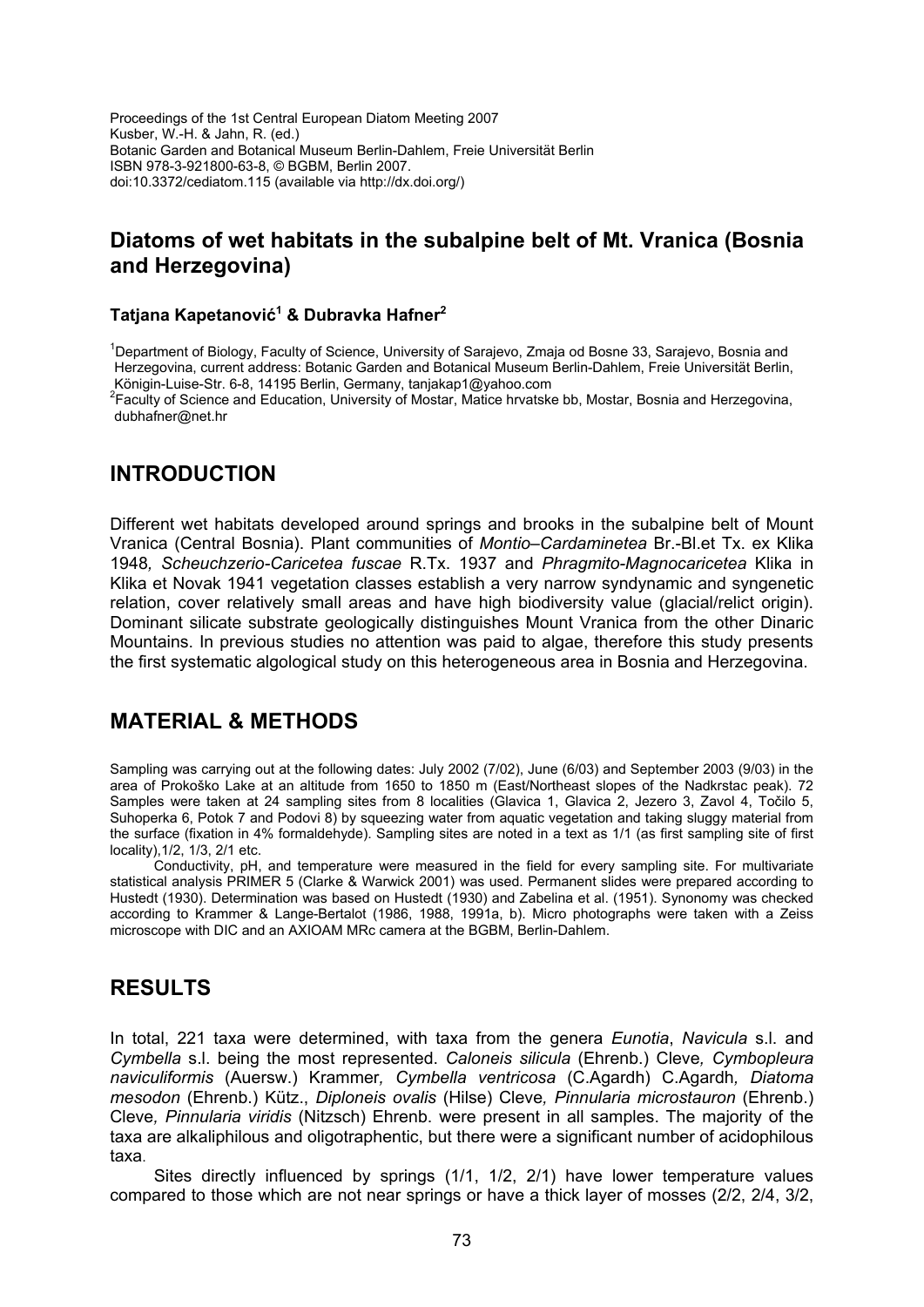3/3, 4/1, 4/2). Localities Glavica 1, Glavica 2 and Jezero (1, 2 and 3) are weakly alkalic, Zavol and Podovi (4, 8) circumneutral and Točilo, Suhoperka and Potok (5, 6, 7) are weakly acidic. Due to a period without precipitation, pH value was significantly lower in September 2003 (Fig. 1). Localities on slopes with running water and inaccessible to grazing (5, 6, 7 and 8) show lower values of conductivity compared to plain localities on lower altitudes which are exposed to grazing such as 1, 2, 3 and 4 (Fig. 2)

Localities with more mineralized water and higher pH (Glavica 1, Glavica 2) have the highest number of diatom taxa. The most abundant are alkaliphilous and circumneutral taxa: *Fragilaria leptostauron* (Ehrenb.) Hust., *Fragilaria pinnata* Ehrenb., *Diatoma mesodon*, *Achnanthidium minutissimum* (Kütz.) Czarn., *Gomphonema angustatum* (Kütz.) Rabenh. More or less the same species are characteristic for localities Jezero and Zavol with *Cymbella austriaca* Grunow and *Cymbella norvegica* Grunow becoming more abundant on dryer sampling sites. Samples from localities with lower pH and conductivity (Točilo, Suhoperka and Potok) have few codominant taxa: *Brachysira brebissonii* R.Ross, *Eunotia incisa* W.Greg., *Tabellaria flocculosa* (Roth) Kütz. Taxa of the genera *Neidium* and *Eunotia* become more abundant on these localities compared to the previously described four sites. *Tetracyclus rupestris* (A.Braun) Grunow (acidophilous and aerophilous) was found only on sampling site 8/2 (Podovi, vegetation *Glycerietum fluitantis*).



**Fig. 1.** Values of pH at the sampling sites.

According to the Bray-Curtis Similarity Analysis of the samples, there are two significantly different groups of localities (similarity 20 %). (Fig. 3)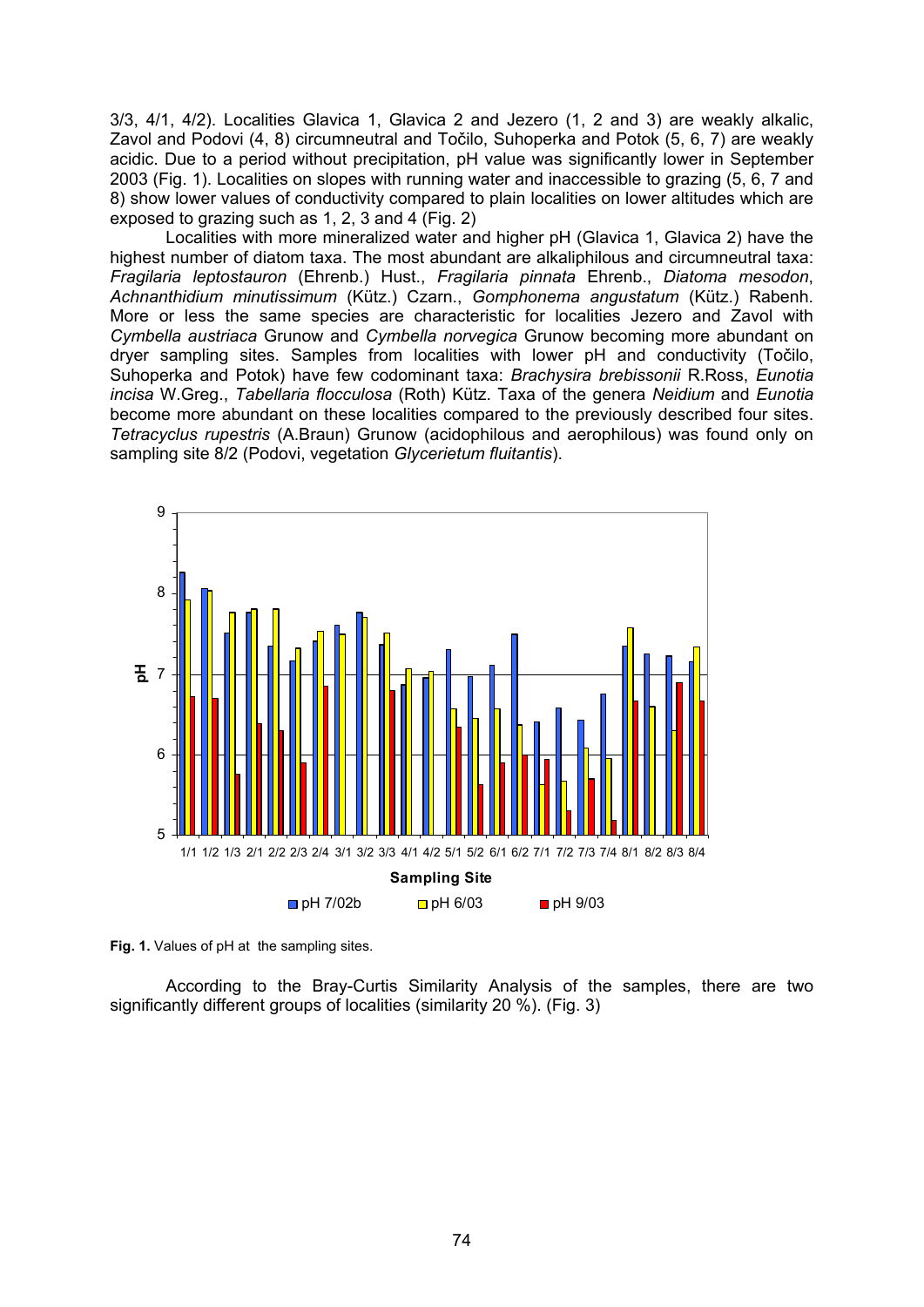

**Ec 7/02 Ec 6/03 ■ Ec 9/03** 

Fig. 2. Values of conductivity at the sampling sites.



**Fig 3.** Dendrogram of the cluster analysis of the 72 studied samples.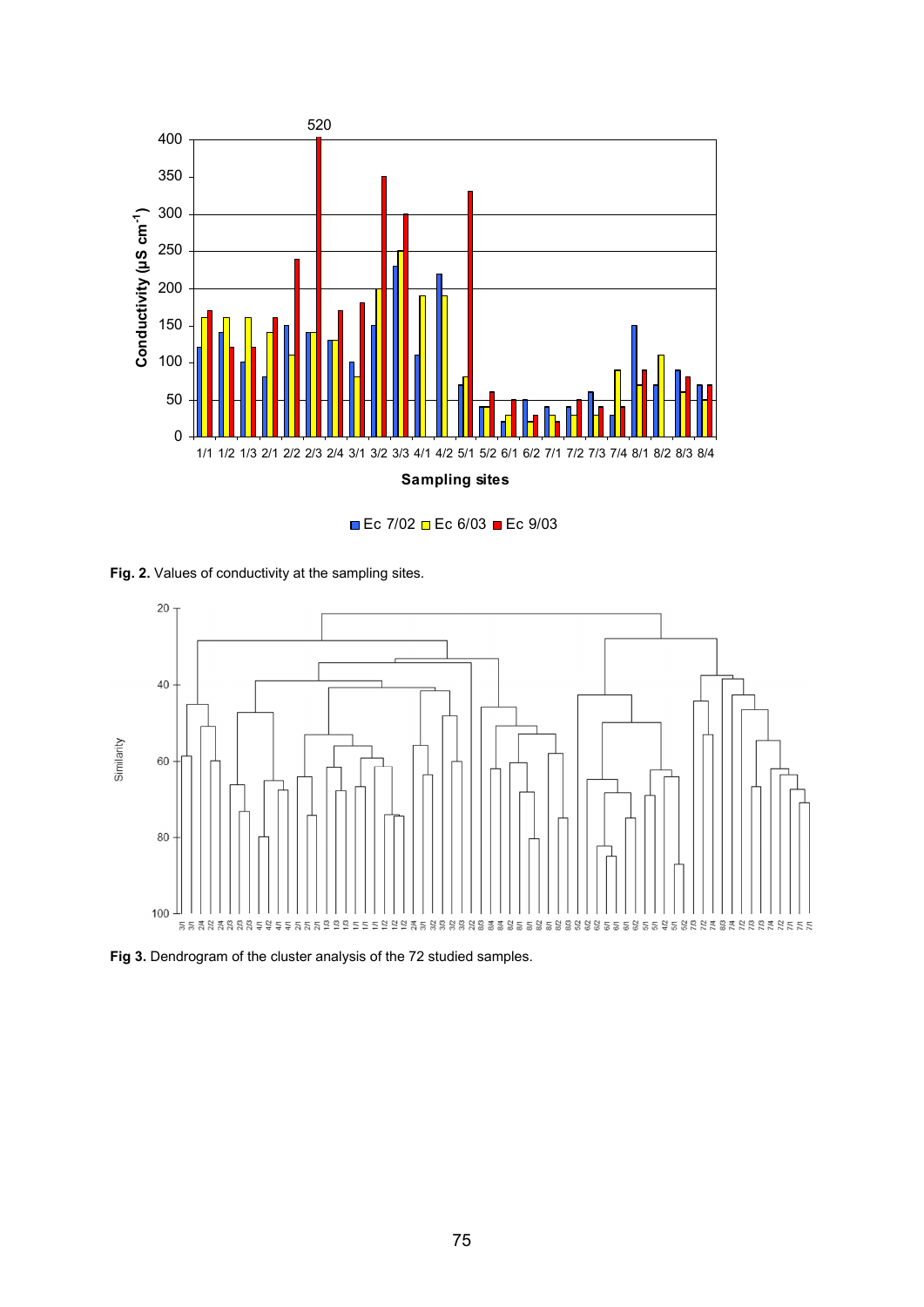





In all samples, diatoms are dominant with respect to species number (60–80 %). Weakly acidic localities show significant portion of desmids in total number of taxa (25– 34 %). (Fig. 4)

### **DISCUSSION**

Localities with lower pH and conductivity (5, 6, 7) in this study are mostly lotic, very small habitats, usually with higher inclination and can be recognized as poor fens. There are some differences within a same locality if a sampling site has specific physio-chemical and vegetational properties so we can talk about rich and poor parts of the locality. In previous studies of similar habitats, pH and conductivity were found as the most important ecological variable influencing diatom distribution (Aboal et al. 1998, Cantonati 1998, Novakova 2002, Poulíčková et al. 2003.)

Species from springs and those from fens coexist in bryophyte localities around springs with more mineralized water and higher pH (Glavica, Glavica 2) and these have the highest number of diatom taxa. Slow flow of water on these sites enables colonization of more habitats. Results of other authors can be applied on this study: diversity and species richness grow with a higher minerotrophy (Kingston 1982) and the number of diatoms grows with the amount of water/humidity in microhabitats (Poulíčková et al. 2005).

Alkaliphilous and circumneutral taxa, such as *Fragilaria leptostauron*, *Achnanthidium minutissimum*, *Diploneis ovalis*, *Cymbopleura subaequalis* (Grunow) Krammer s.l. seem to be characteristic for relatively rich minerotrophic localities around springs. *Brachysira brebissonii*, *Eunotia incisa*, *Tabellaria flocculosa* and *Frustulia crassinervia* (Bréb.) Lange-Bert. & Krammer are taxa characteristic for relatively poor minerotrophic localities with lower pH and conductivity.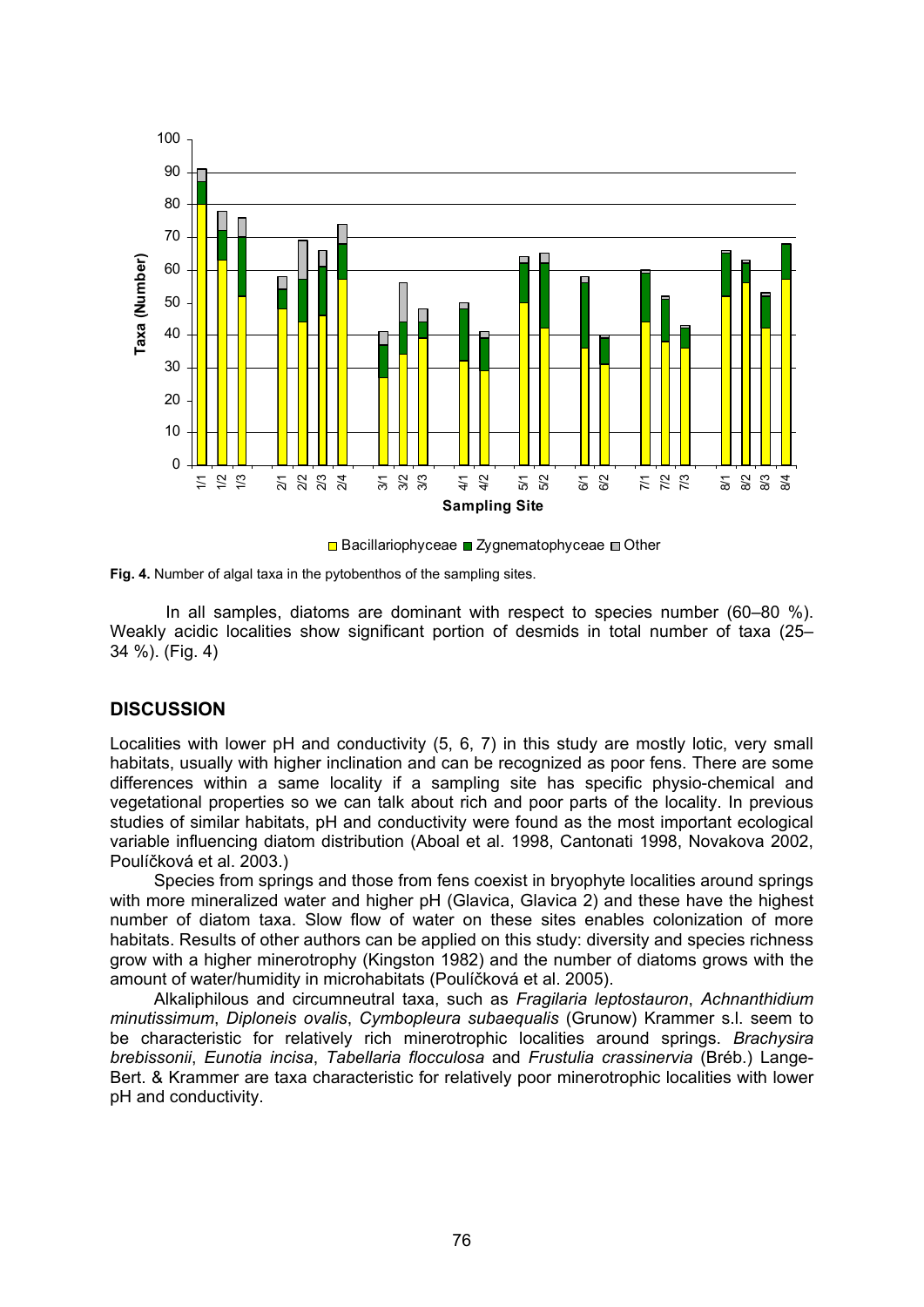

**Fig. 5-18.** LM micrographs. – 5. *Cymbella subaequalis.* – 6. *Eunotia incisa.* – 7. *Fragilaria virescens* Ralfs. – 8. *Amphora copulata* (Kütz.) Schoeman & R.E.M. Archibald. – 9. *Cymbella austriaca.* – 10. *Eunotia praerupta*  Ehrenb. – 11. *Frustulia crassinervia.* – 12. *Neidium bisulcatum* (Lagerst.) Cleve. – 13. *Nitzschia sinuata* (W.Sm.) Grunow. – 14. *Tabellaria flocculosa.* – 15. *Pinnularia borealis* Ehrenb. – 16. *Fragilaria leptostauron.* – 17. *Brachysira brebissonii.* – 18. *Tetracyclus rupestris.* 

### **OUTLOOK**

This study is a contribution to phycological studies in Bosnia and Herzegovina which have been scarce in the past fifteen years. It also presents the first systematic phycological data on habitats around mountain springs and brooks in Bosnia and Herzegovina.

Further research will include resolving some taxonomic questions and intensifying ecological research of similar habitats in the wider area of Bosnia and Herzegovina. Results contribute to an evaluation of the algological communities and can be used for conservational purposes of these sensitive habitats.

### **ACKNOWLEDGEMENTS**

We are grateful to Prof. Dr. Sulejman Redžić (University of Sarajevo, BH) and Prof. Dr. Anđelka Plenković-Moraj (University of Zagreb, Croatia) for supporting the Master Thesis of Tatjana Kapetanović, to Dr. Regine Jahn & Wolf-Henning Kusber (Botanical Garden and Botanical Museum, Berlin-Dahlem) for co-operation and for valuable